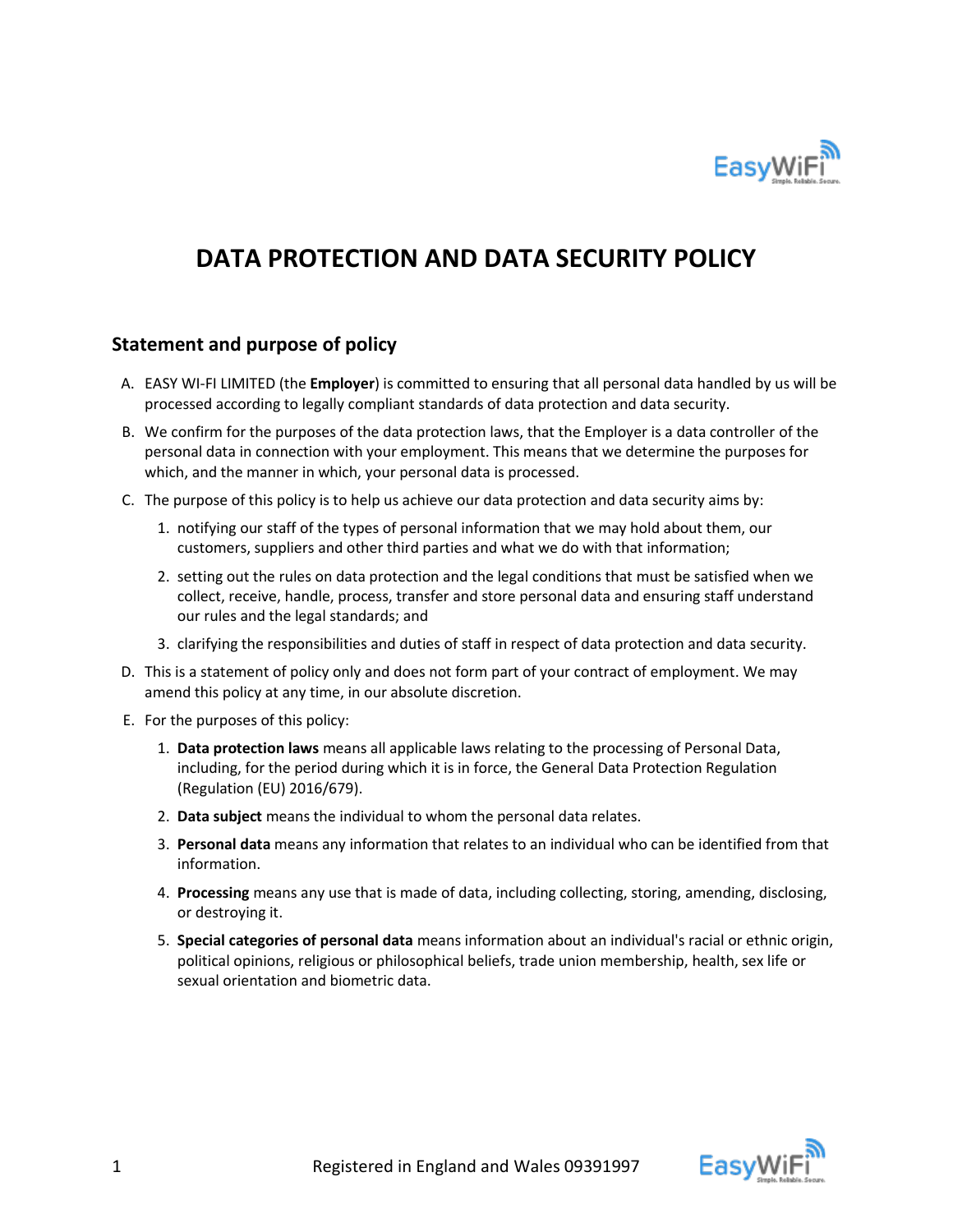# **Data protection principles**

- 1. Staff whose work involves using personal data relating to Staff or others must comply with this policy and with the following data protection principles which require that personal information is:
	- a. **processed lawfully, fairly and in a transparent manner.** We must always have a lawful basis to process personal data, as set out in the data protection laws. Personal data may be processed as necessary to perform a contract with the data subject, to comply with a legal obligation which the data controller is the subject of, or for the legitimate interest of the data controller or the party to whom the data is disclosed. The data subject must be told who controls the information (us), the purpose(s) for which we are processing the information and to whom it may be disclosed.
	- b. **collected only for specified, explicit and legitimate purposes.** Personal data must not be collected for one purpose and then used for another. If we want to change the way we use personal data, we must first tell the data subject.
	- c. **processed only where it is adequate, relevant and limited to what is necessary for the purposes of processing.** We will only collect personal data to the extent required for the specific purpose notified to the data subject.
	- d. **accurate and the Employer takes all reasonable steps to ensure that information that is inaccurate is rectified or deleted without delay.** Checks to personal data will be made when collected and regular checks must be made afterwards. We will make reasonable efforts to rectify or erase inaccurate information.
	- e. **kept only for the period necessary for processing.** Information will not be kept longer than it is needed and we will take all reasonable steps to delete information when we no longer need it. For guidance on how long particular information should be kept, contact the Data Protection Officer, or request a copy of our Data retention policy.
	- f. **secure, and appropriate measures are adopted by the Employer to ensure as such.**

## **Who is responsible for data protection and data security?**

- 2. Maintaining appropriate standards of data protection and data security is a collective task shared between us and you. This policy and the rules contained in it apply to all staff of the Employer, irrespective of seniority, tenure and working hours, including all employees, directors and officers, consultants and contractors, casual or agency staff, trainees, homeworkers and fixed-term staff and any volunteers (**Staff**).
- 3. Questions about this policy, or requests for further information, should be directed to the Data Protection Officer.
- 4. All Staff have personal responsibility to ensure compliance with this policy, to handle all personal data consistently with the principles set out here and to ensure that measures are taken to protect the data security. Managers have special responsibility for leading by example and monitoring and enforcing compliance. The Data Protection Officer must be notified if this policy has not been followed, or if it is suspected this policy has not been followed, as soon as reasonably practicable.
- 5. Any breach of this policy will be taken seriously and may result in disciplinary action up to and including dismissal. Significant or deliberate breaches, such as accessing Staff or customer personal data without authorisation or a legitimate reason to do so, may constitute gross misconduct and could lead to dismissal without notice.

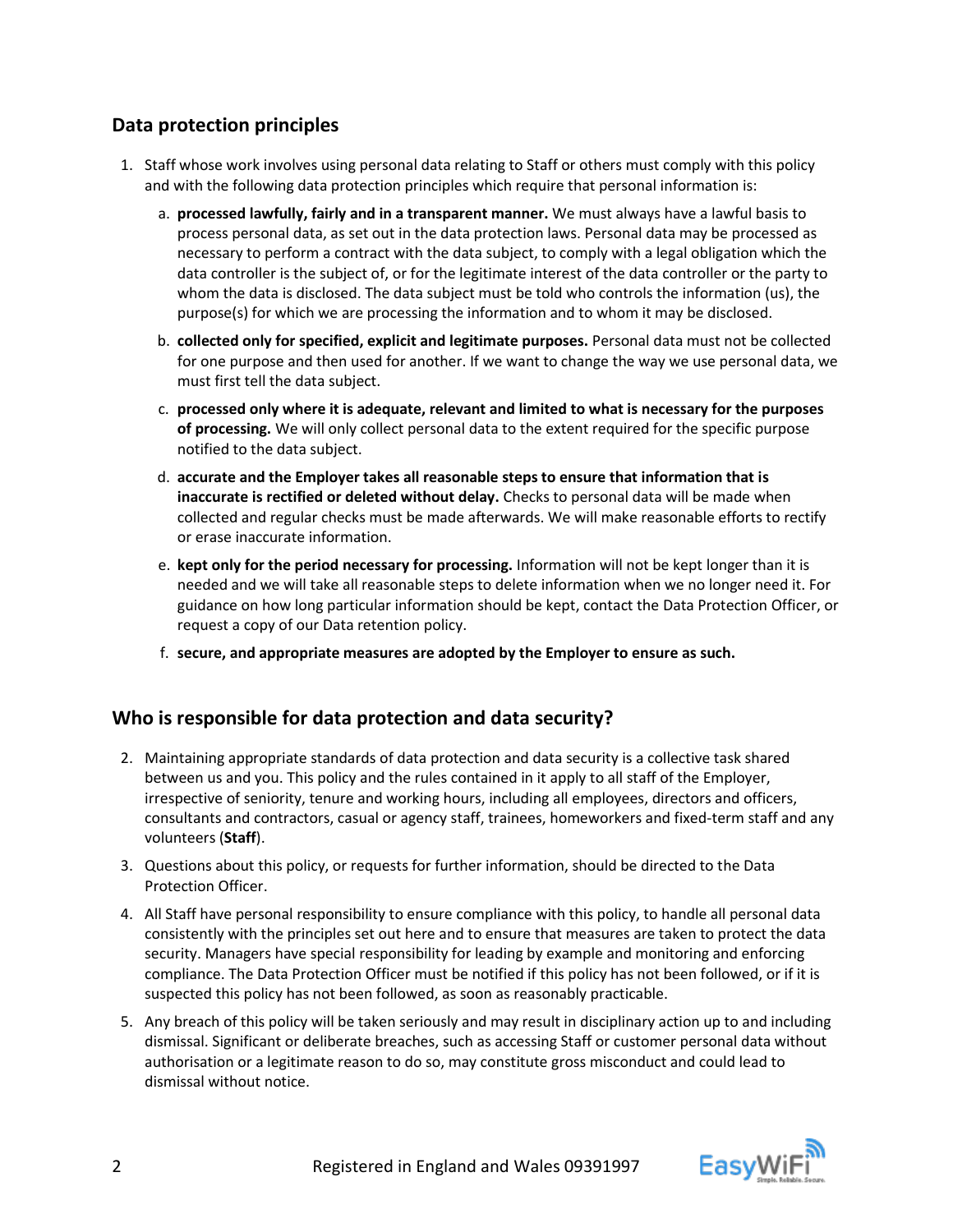## **What personal data and activities are covered by this policy?**

- 6. This policy covers personal data:
	- a. which relates to a natural living individual who can be identified either from that information in isolation or by reading it together with other information we possess;
	- b. is stored electronically or on paper in a filing system;
	- c. in the form of statements of opinion as well as facts;
	- d. which relates to Staff (present, past or future) or to any other individual whose personal data we handle or control;
	- e. which we obtain, is provided to us, which we hold or store, organise, disclose or transfer, amend, retrieve, use, handle, process, transport or destroy.
- 7. This personal data is subject to the legal safeguards set out in the data protection laws.

## **What personal data do we process about Staff?**

- 8. We collect personal data about you which:
	- a. you provide or we gather before or during your employment or engagement with us;
	- b. is provided by third parties, such as references or information from suppliers or another party that we do business with; or
	- c. is in the public domain.
- 9. The types of personal data that we may collect, store and use about you include records relating to your:
	- a. home address, contact details and contact details for your next of kin;
	- b. recruitment (including your application form or curriculum vitae, references received and details of your qualifications);
	- c. pay records, national insurance number and details of taxes and any employment benefits such as pension and health insurance (including details of any claims made);
	- d. telephone, email, internet, fax or instant messenger use;
	- e. performance and any disciplinary matters, grievances, complaints or concerns in which you are involved.

## **Sensitive personal data**

- 10. We may from time to time need to process sensitive personal information (sometimes referred to as 'special categories of personal data').
- 11. We will only process sensitive personal information if:
	- a. we have a lawful basis for doing so, e.g. it is necessary for the performance of the employment contract; and
	- b. one of the following special conditions for processing personal information applies:
		- i. the data subject has given explicit consent.

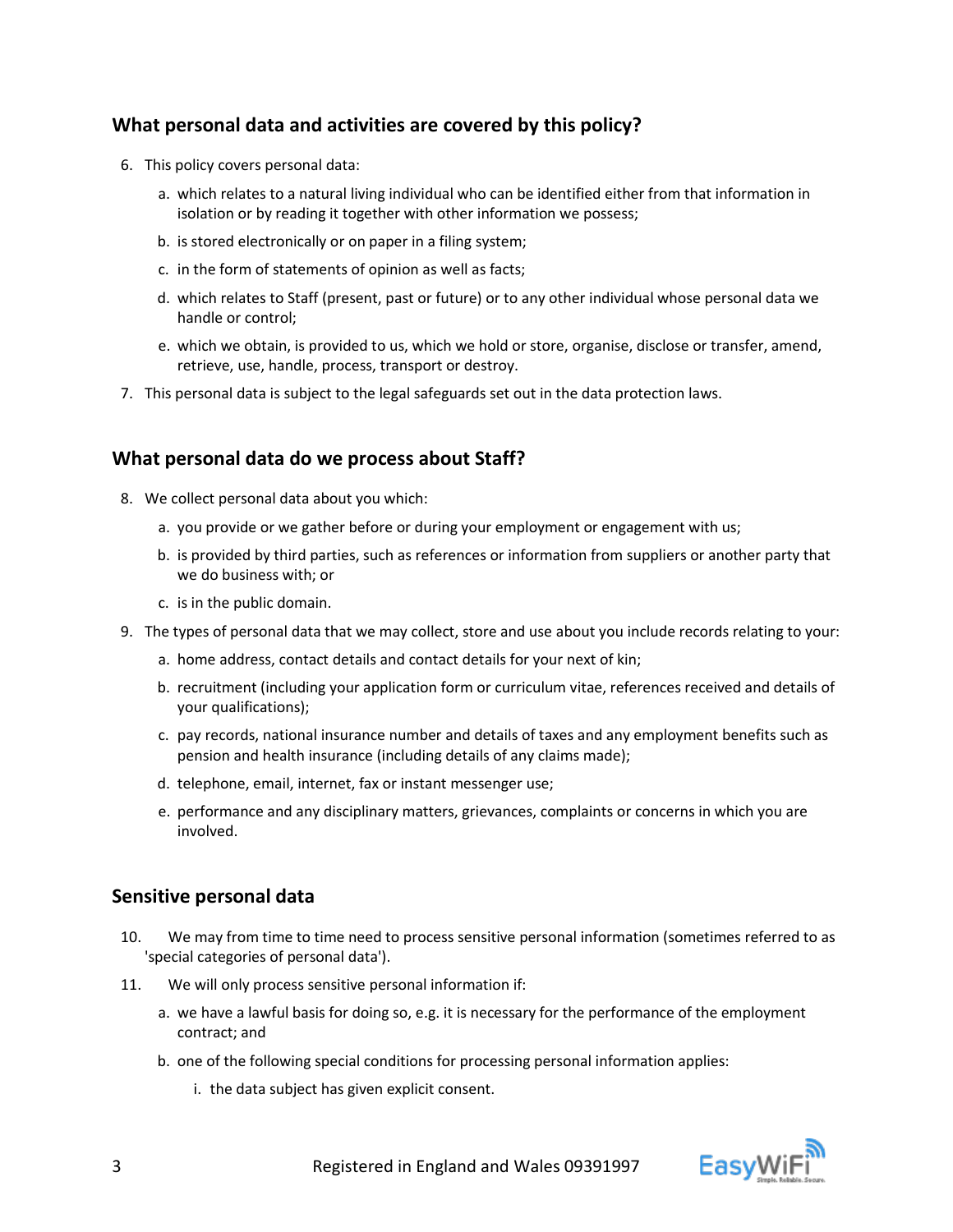- ii. the processing is necessary for the purposes of exercising the employment law rights or obligations of the Company or the data subject.
- iii. the processing is necessary to protect the data subject's vital interests, and the data subject is physically incapable of giving consent.
- iv. processing relates to personal data which are manifestly made public by the data subject.
- v. the processing is necessary for the establishment, exercise, or defence or legal claims; or
- vi. the processing is necessary for reasons of substantial public interest.
- 12. Before processing any sensitive personal information, Staff must notify the Data Protection Officer of the proposed processing, in order for the Data Protection Officer to assess whether the processing complies with the criteria noted above.
- 13. Sensitive personal information will not be processed until the assessment above has taken place and the individual has been properly informed of the nature of the processing, the purposes for which it is being carried out and the legal basis for it.
- 14. Our privacy notice sets out the type of sensitive personal information that we process, what it is used for and the lawful basis for the processing.

#### **How we use your personal data**

- 15. We will tell you the reasons for processing your personal data, how we use such information and the legal basis for processing in our privacy notice. We will not process Staff personal information for any other reason.
- 16. In general we will use information to carry out our business, to administer your employment or engagement and to deal with any problems or concerns you may have, including, but not limited to:
	- a. **Sickness records:** to maintain a record of your sickness absence and copies of any doctor's notes or other documents supplied to us in connection with your health, to inform your colleagues and others that you are absent through sickness, as reasonably necessary to manage your absence, to deal with unacceptably high or suspicious sickness absence, to inform reviewers for appraisal purposes of your sickness absence level, to publish internally aggregated, anonymous details of sickness absence levels.
	- b. **Monitoring IT systems:** to monitor your use of e-mails, internet, telephone and fax, computer or other communications or IT resources.
	- c. **Disciplinary, grievance or legal matters:** in connection with any disciplinary, grievance, legal, regulatory or compliance matters or proceedings that may involve you.
	- d. **Performance Reviews:** to carry out performance reviews.

#### **Accuracy and relevance**

- 17. We will:
	- a. ensure that any personal data processed is up to date, accurate, adequate, relevant and not excessive, given the purpose for which it was collected.
	- b. not process personal data obtained for one purpose for any other purpose, unless you agree to this or reasonably expect this.

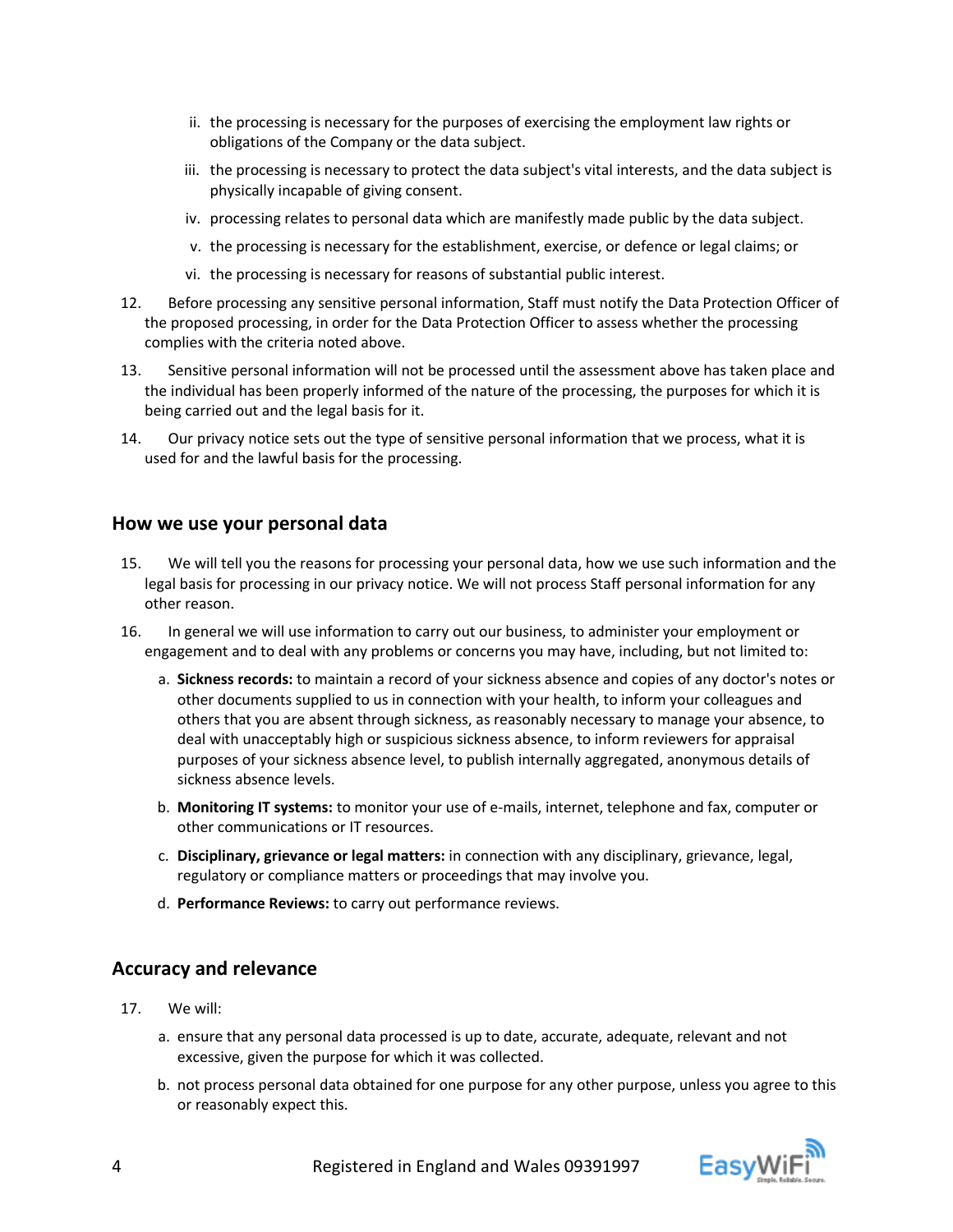18. If you consider that any information held about you is inaccurate or out of date, then you should tell the Data Protection Officer. If they agree that the information is inaccurate or out of date, then they will correct it promptly. If they do not agree with the correction, then they will note your comments.

### **Storage and retention**

- 19. Personal data (and sensitive personal information) will be kept securely in accordance with our Information Security Policy.
- 20. The periods for which we hold personal data are contained in our privacy notices.

## **Individual rights**

- 21. You have the following rights in relation to your personal data.
- 22. Subject access requests:
	- a. You have the right to make a subject access request. If you make a subject access request, we will tell you:
		- i. whether or not your personal data is processed and if so why, the categories of personal data concerned and the source of the data if it is not collected from you;
		- ii. to whom your personal data is or may be disclosed.
		- iii. for how long your personal data is stored (or how that period is decided);
		- iv. your rights of rectification or erasure of data, or to restrict or object to processing;
		- v. your right to right to complain to the Information Commissioner if you think we have failed to comply with your data protection rights; and
		- vi. whether or not we carry out automated decision-making and the logic involved in any such decision making.
	- b. We will provide you with a copy of the personal data undergoing processing. This will normally be in electronic form if you have made a request electronically, unless you agree otherwise.
	- c. To make a subject access request, contact us at info@easy-wifi.co.uk.
	- d. We may need to ask for proof of identification before your request can be processed. We will let you know if we need to verify your identity and the documents we require.
	- e. We will normally respond to your request within 28 days from the date your request is received. In some cases, eg where there is a large amount of personal data being processed, we may respond within 3 months of the date your request is received. We will write to you within 28 days of receiving your original request if this is the case.
	- f. If your request is manifestly unfounded or excessive, we are not obliged to comply with it.
- 23. Other rights:
	- a. You have a number of other rights in relation to your personal data. You can require us to:
		- i. rectify inaccurate data;
		- ii. stop processing or erase data that is no longer necessary for the purposes of processing;

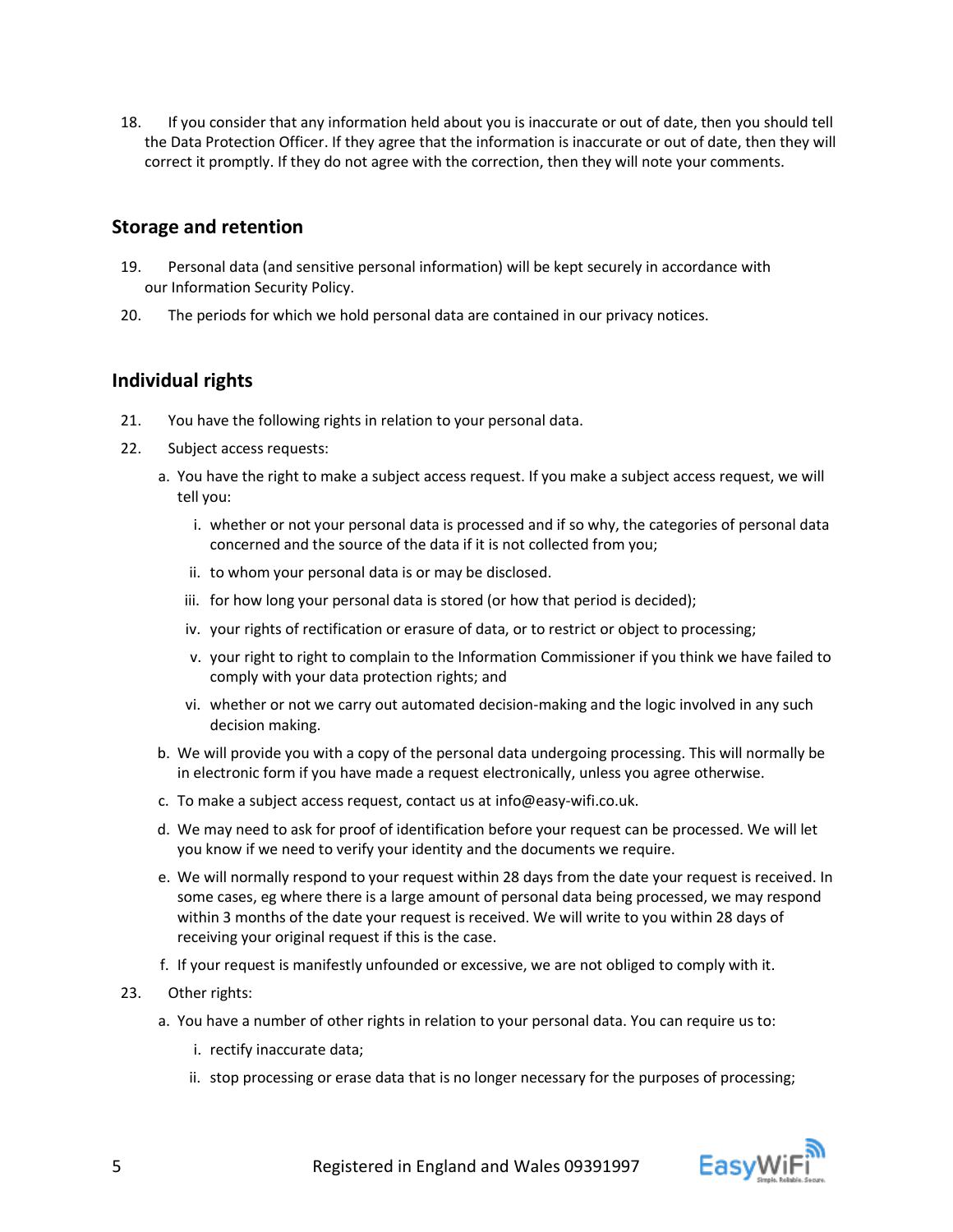- iii. stop processing or erase data if your interests override our legitimate grounds for processing the data (where we rely on our legitimate interests as a reason for processing data);
- iv. stop processing data for a period if data is inaccurate or if there is a dispute about whether or not your interests override the Employer's legitimate grounds for processing the data.
- b. To request that we take any of these steps, please send the request to info@easy-wifi.co.uk.

#### **Data security**

- 24. We will use appropriate technical and organisational measures to keep personal data secure, and in particular to protect against unauthorised or unlawful processing and against accidental loss, destruction or damage.
- 25. Maintaining data security means making sure that:
	- a. only people who are authorised to use the information can access it;
	- b. where possible, personal data is pseudonymised or encrypted;
	- c. information is accurate and suitable for the purpose for which it is processed; and
	- d. authorised persons can access information if they need it for authorised purposes.
- 26. By law, we must use procedures and technology to secure personal information throughout the period that we hold or control it, from obtaining to destroying the information.
- 27. Personal information must not be transferred to any person to process (eg while performing services for us on or our behalf), unless that person has either agreed to comply with our data security procedures or we are satisfied that other adequate measures exist.
- 28. Security procedures include:
	- a. Any desk or cupboard containing confidential information must be kept locked.
	- b. Computers should be locked with a strong password that is changed regularly or shut down when they are left unattended and discretion should be used when viewing personal information on a monitor to ensure that it is not visible to others.
	- c. The use of CDs or memory sticks is generally prohibited but in exceptional circumstances data stored on CDs or memory sticks must be encrypted or password protected and locked away securely when they are not being used.
	- d. The Data Protection Officer must approve of any cloud used to store data.
	- e. Data should never be saved directly to mobile devices such as laptops, tablets or smartphones.
	- f. All servers containing sensitive personal data must be approved and protected by security software.
	- g. Servers containing personal data must be kept in a secure location, away from general office space.
	- h. Data should be regularly backed up in line with the Employer's back-up procedure.
- 29. Telephone Precautions. Particular care must be taken by Staff who deal with telephone enquiries to avoid inappropriate disclosures. In particular:
	- a. the identity of any telephone caller must be verified before any personal information is disclosed;
	- b. if the caller's identity cannot be verified satisfactorily then they should be asked to put their query in writing;

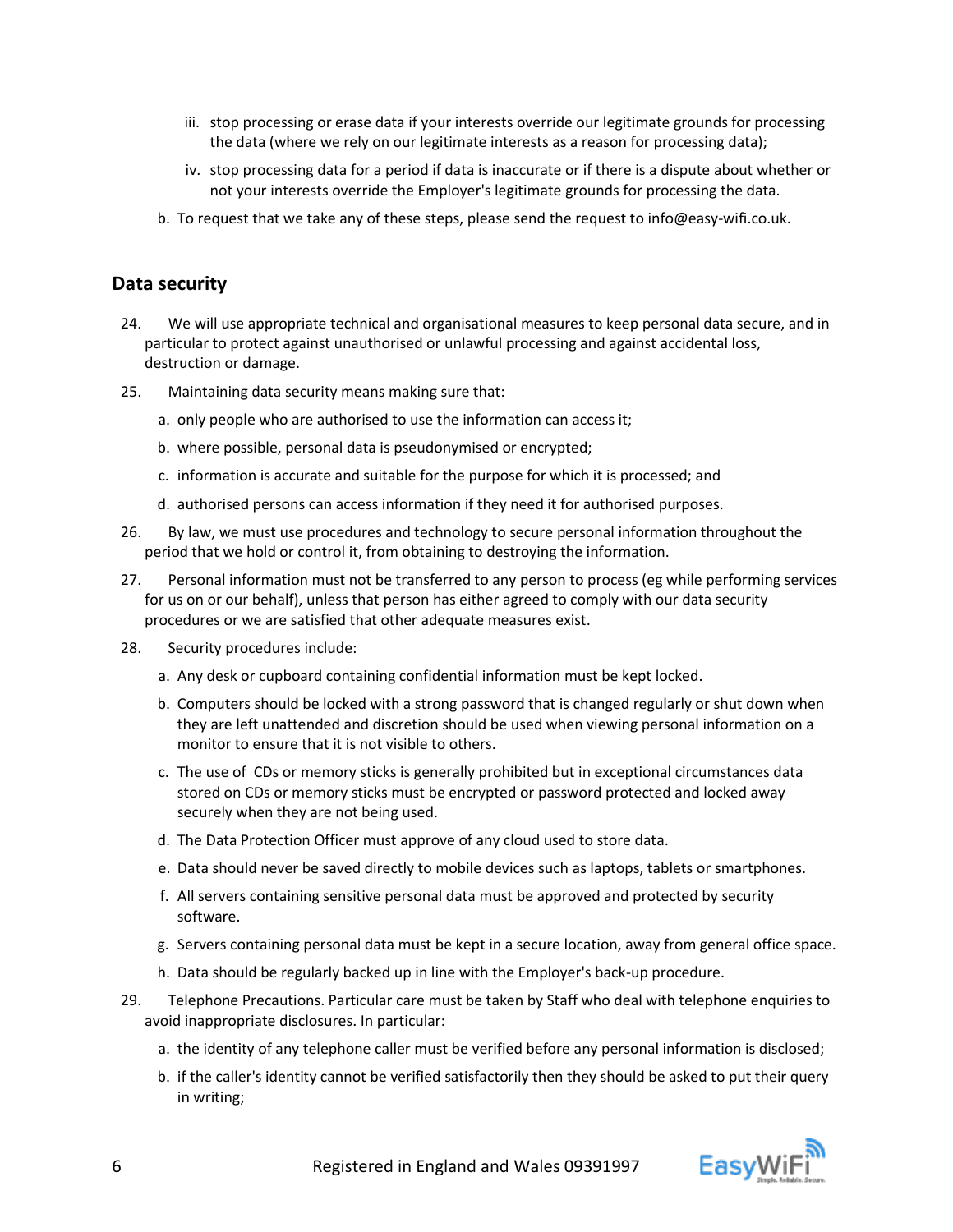- c. do not allow callers to bully you into disclosing information. In case of any problems or uncertainty, contact the Data Protection Officer.
- 30. Methods of disposal. Copies of personal information, whether on paper or on any physical storage device, must be physically destroyed when they are no longer needed. Paper documents should be shredded and CDs or memory sticks or similar must be rendered permanently unreadable.
- 31. Additional measures to ensure data security include logging of access to cloud service platform where personal data is stored and blocking data export where explicit opt-in is not obtained from data owner..

## **Data impact assessments**

- 32. Some of the processing that the Employer carries out may result in risks to privacy.
- 33. Where processing would result in a high risk to Staff rights and freedoms, the Employer will carry out a data protection impact assessment to determine the necessity and proportionality of processing. This will include considering the purposes for which the activity is carried out, the risks for individuals and the measures that can be put in place to mitigate those risks.

## **Data breaches**

- 34. If we discover that there has been a breach of Staff personal data that poses a risk to the rights and freedoms of individuals, we will report it to the Information Commissioner within 72 hours of discovery.
- 35. We will record all data breaches regardless of their effect in accordance with our Breach response policy.
- 36. If the breach is likely to result in a high risk to your rights and freedoms, we will tell affected individuals that there has been a breach and provide them with more information about its likely consequences and the mitigation measures it has taken.

## **Individual responsibilities**

- 37. Staff are responsible for helping the Employer keep their personal data up to date.
- 38. Staff should let the Employer know if personal data provided to the Employer changes, e.g. if you move to a new house or change your bank details.
- 39. You may have access to the personal data of other Staff members and of our customers in the course of your employment. Where this is the case, the Employer relies on Staff members to help meet its data protection obligations to Staff and to customers.
- 40. Individuals who have access to personal data are required:
	- a. to access only personal data that they have authority to access and only for authorised purposes;
	- b. not to disclose personal data except to individuals (whether inside or outside of the Employer) who have appropriate authorisation;
	- c. to keep personal data secure (e.g. by complying with rules on access to premises, computer access, including password protection, and secure file storage and destruction);